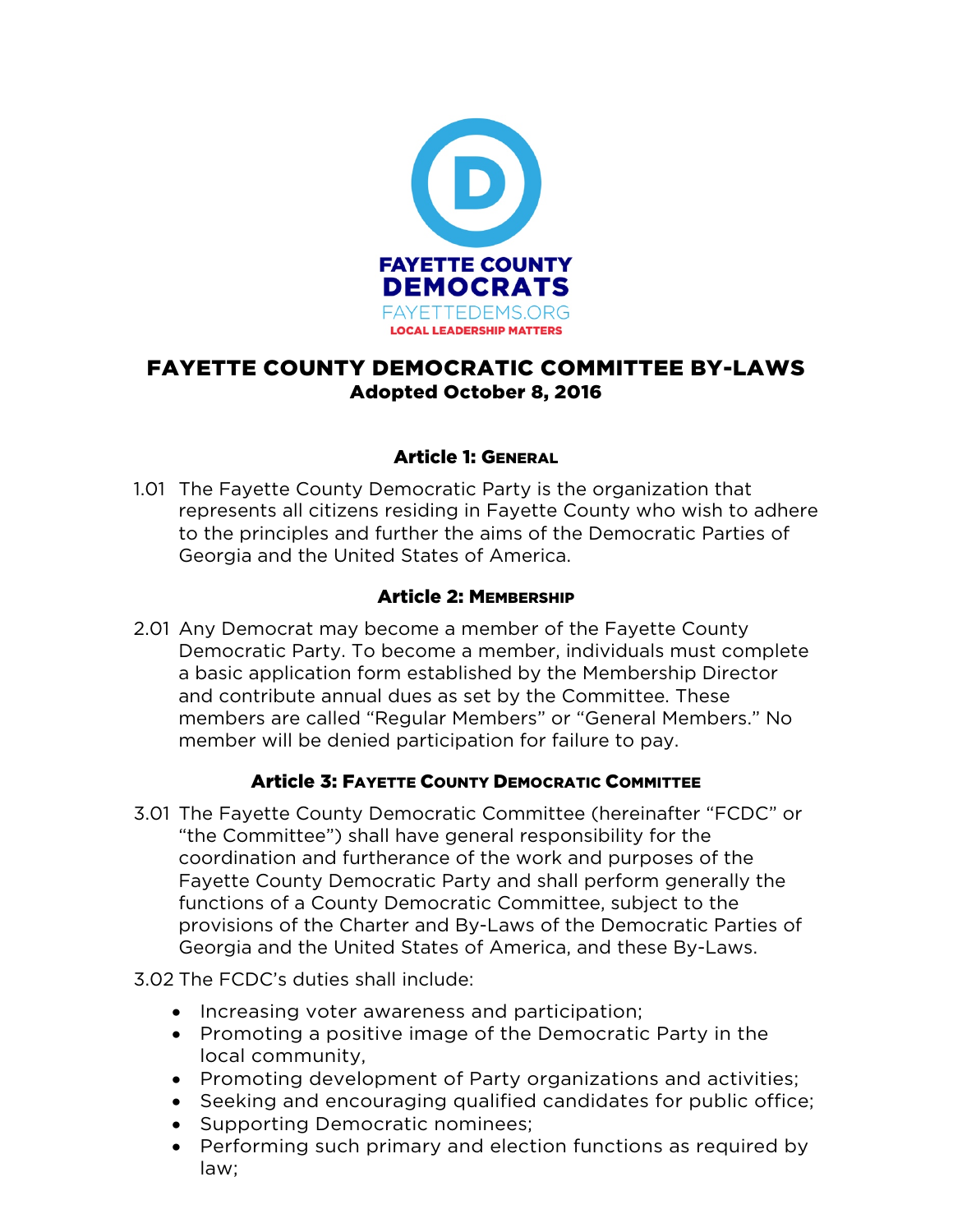- Maintaining appropriate records;
- Promoting and adding logistical support to the State Affirmative Action Program;
- Electing State Committee members;
- Determining Party Districts and Apportionment;
- Performing such other duties as may be required; and
- Raising funds for the above purposes.
- 3.03Party Districts. FCDC shall be comprised of residents of Fayette County who are elected to represent Party Districts. Each County Commission District in Fayette County, shall constitute a Party District.
- 3.04Election of FCDC Members
	- (a) Any Party Member over the age of 18, who resides in and is registered to vote in Fayette County shall be eligible to be elected to the Committee.
	- (b) Four (4) Members shall be elected from each Party (County Commission) District. District Commission seats are for County Commission Districts 1 – 5. Each member shall be elected to a designated numbered post.
	- (c) In addition to the "At-Large" Party District 5, four (4) additional Members shall be elected to one "at large" Party District designated numbered post.
	- (d) One half of the Committee posts shall be elected in Gubernatorial election years and one half of the Committee posts shall be elected in Presidential election years:

| District       | Seat Number | Voting Year   |
|----------------|-------------|---------------|
|                | 1,3         | Gubernatorial |
|                | 2,4         | Presidential  |
| l2             | 1,3         | Presidential  |
|                | 2,4         | Gubernatorial |
| k              | 1,3         | Gubernatorial |
|                | 2,4         | Presidential  |
|                | 1,3         | Presidential  |
|                | 2,4         | Gubernatorial |
| $5$ (AT LARGE) | 1, 3, 5, 7  | Gubernatorial |
|                | 2,4,6,8     | Presidential  |

(e) Committee members are to be elected by Party District Caucus.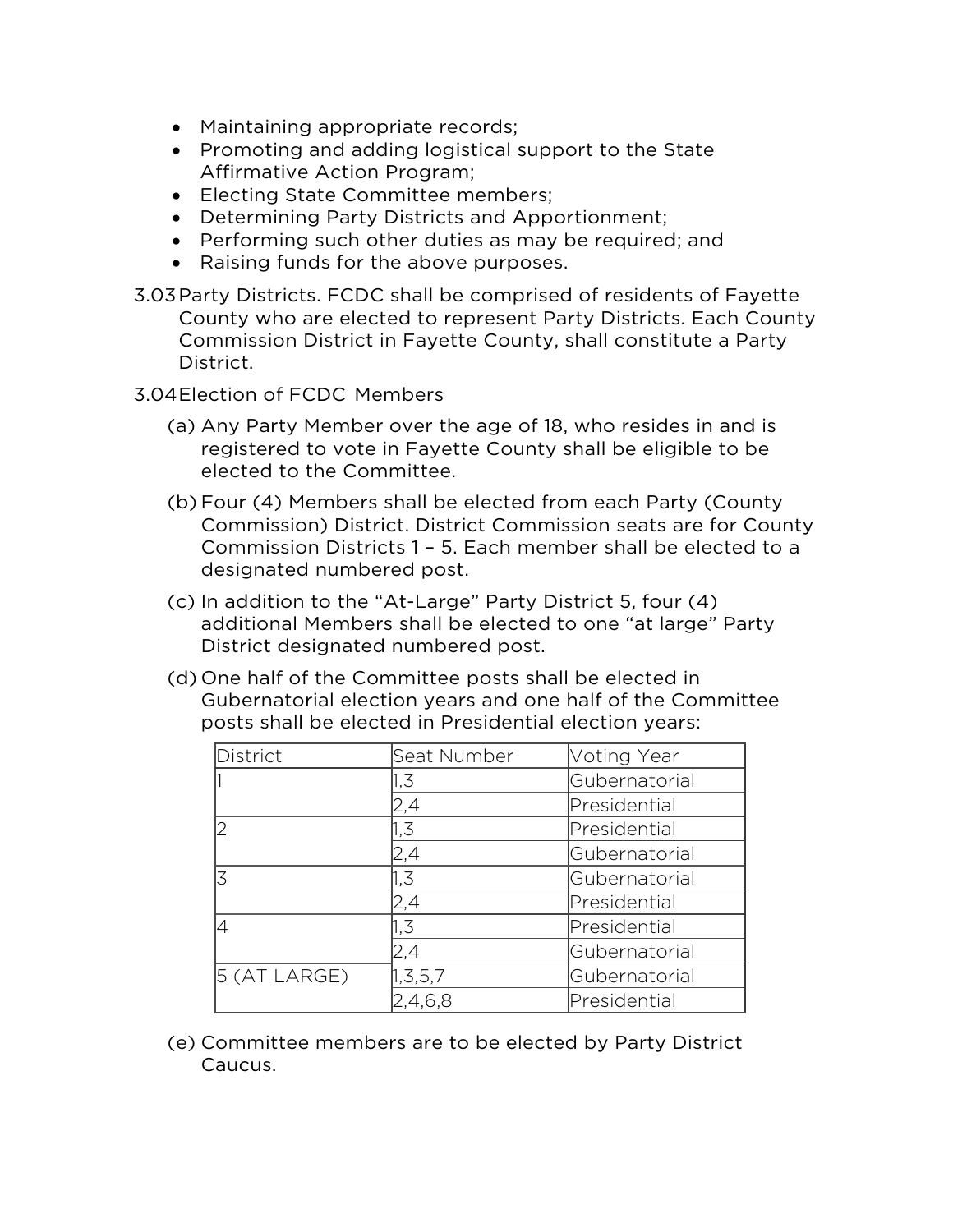- (f) Such Caucus shall be held within 45 days following the General Primary. This caucus will take place at the next regularly scheduled meeting that takes place after the General Primary. If for any reason the Executive Committee does not officially set the next general meeting as the designated time and place of the election and the 45-day allotment passes, the Congressional District Chair shall set the time and place of the Caucus.
- (1) In 2016 such caucus will take place at the next regular Party meeting following the approval of these bylaws. All committee members shall be elected regardless of the normal election year for that post.
- (g) The candidate receiving the highest number of votes shall be elected without the necessity of a run-off.
- (h) Public notice of the election shall be given by posting on the county party's website and social networking sites, emailing to the Committee distribution list, by publishing the same in the newspaper of record for the County at least two weeks preceding the election.
- (i) Fayette County Democratic Party members can only vote for members running in the Commission District in which they reside. Countywide candidates will be voted on by all members present.
- (j) Members shall take office on the first day of the first month after their election, and shall serve a 4-year term, unless affected by reapportionment.
- (1) Members elected to a Gubernatorial year seat in 2016 shall only serve the portion of their term remaining.

3.05 Vacancies

- (a) All vacancies in Committee Memberships shall be filled by election by the remaining Committee members.
- (b) A member may resign by written notice to the Chair, and such resignation shall be effective immediately.
- (c) An elected member who shall cease to have his principal residence in the district in which he or she was elected shall be deemed to have resigned effective upon his or her change of principal residence.
- (d) Any Committee Member missing 3 consecutive regularly scheduled monthly meetings shall have his/her seat declared vacant by the Chair for lack of active participation.
- (e) Committee members and officers may be removed by the Committee for cause, with reasonable notice, and with the opportunity to be heard, by a 2/3 vote of the Committee.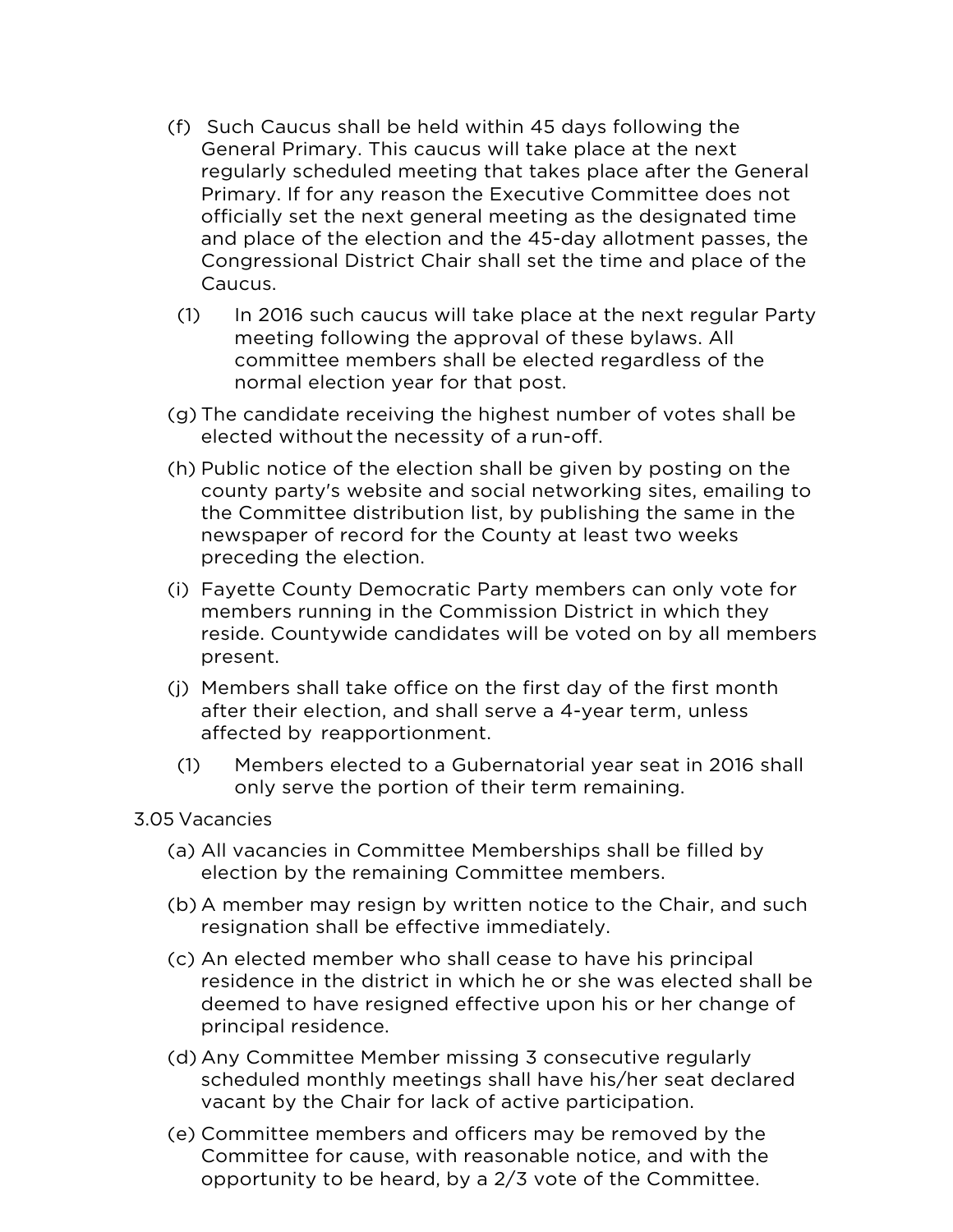- (f) Persons filling vacant committee seats shall serve out the remainder of the term of the person who vacated the seat.
- 3.06 The Chair may appoint ex officio, non-voting members which may include local Elected Democratic officials or representatives from other organizations such as Young Democrats or Fayette Democratic Women.
- 3.07 Roles and Responsibilities of FCDC Members ("Committee Members"). All Committee Members are expected to maintain a party membership in good standing each year. Committee Members are expected to attend all business meetings and notify the Chair when they cannot attend. Committee Members are expected to participate in FCDC activities and provide leadership within their own neighborhoods and regular spheres of influence to further the goals of the FCDC.

### Article 4: MEETINGS AND VOTING

- 4.01 Regular Meetings: The Committee shall meet regularly at least once each quarter. The Committee Chair may call special meetings. Where meetings are not held in a previously designated time and place, all County Committee members will receive appropriate notice at least one week in advance.
- 4.02 Emergency meetings: Emergency meetings may be called by the Chair upon 5 days' notice.
- 4.03 Quorum: A quorum for conduct of Committee business shall be 40% of the Members.
- 4.04No person shall be entitled to more than one vote. Proxy voting is not allowed. Secret ballot shall be never be permissible.
- 4.05All decisions shall be taken by simple majority vote except where required by these bylaws.
- 4.06All meetings of each body of the Committee shall be open to the public unless the Committee votes to go into Executive Session.
- 4.07 Unless otherwise provided for, Robert's Rules of Order, most recently revised, shall govern the conduct of all meetings.

#### Article 5: OFFICERS AND EXECUTIVE COMMITTEE

5.01 Definition of Executive Committee. The Executive Committee of the FCDC shall be comprised of four elected and five appointed officers. The elected officers shall be a Chairperson, a First Vice Chair, a Secretary, and a Treasurer. The appointed officers shall be a Communications Director, a Field Director, Membership Director, Finance Director, and Political Activity Director. These elected and appointed officers shall constitute the Executive Committee of the FCDC.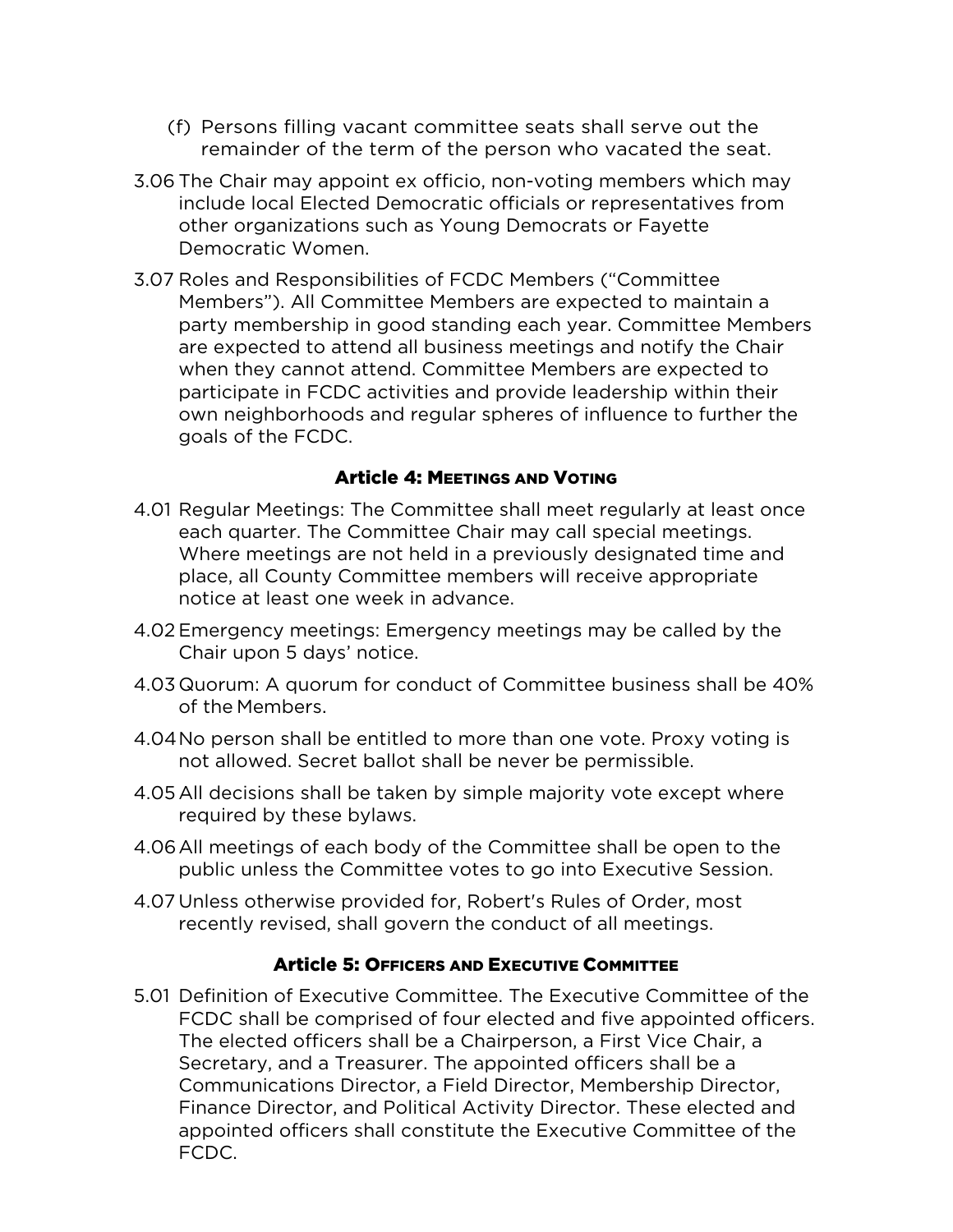- 5.02 Duties of Elected Officers.
	- (a) Chairperson. The Chairperson shall be responsible for carrying out the programs and policies of the Democratic Party, and the FCDC. The Chairperson shall preside at all meetings establishing their agenda and implementing their decisions. Following consultation with the Executive Committee, the Chairperson may appoint deputies or assistant officers. Following consultation with the Executive Committee, the Chairperson may establish ad-hoc committees and appoint persons to chair such committees. The Chair shall be an exofficio member of all standing and ad-hoc committees. Following election, the Chairperson shall have the specific responsibility to formulate a Strategic Plan for the Party for that year and through the next election cycle and present that plan for approval to the Executive Committee. The Chairperson will present the approved strategic plan to the FCDC membership.
	- (b) First Vice-Chair. The First Vice-Chair shall preside at meetings of the FCDC in the absence of the Chair and shall perform such other duties as may be delegated by the Chair. The First Vice-Chair shall be an ex-officio member of all standing and ad-hoc committees. In the event of a vacancy in the office of Chair, the First Vice-Chair shall become Acting Chair and shall have the authority, powers of the chair. The First Vice-Chair shall ensure compliance with State Party Charter and Bylaws; compliance and updating of County Bylaws; and with parliamentary procedure in all business conducted by the County Committee.
	- (c) Secretary. The Secretary shall keep and distribute all official minutes of all County Party, County Committee and Executive Committee meetings and for presenting those minutes at the succeeding meetings of those respective groups.
	- (d) Treasurer: the Treasurer shall be responsible for maintaining accurate, up to date records of all expenditures and income to the party account and for depositing and disbursing funds in accordance with the budget and other approved expenditures. The Treasurer will provide a written report of such to the Executive and County Committees at scheduled meetings. The Treasurer shall have the authority to disburse budgeted funds to authorized members. The Treasurer shall provide receipts for all expenditures and provide open and transparent access to this information to Committee members.
- 5.03 Election of Officers. Officers shall be elected in accordance with the Charter and By-Laws of the Democratic Parties of Georgia and the United States of America. Specifically: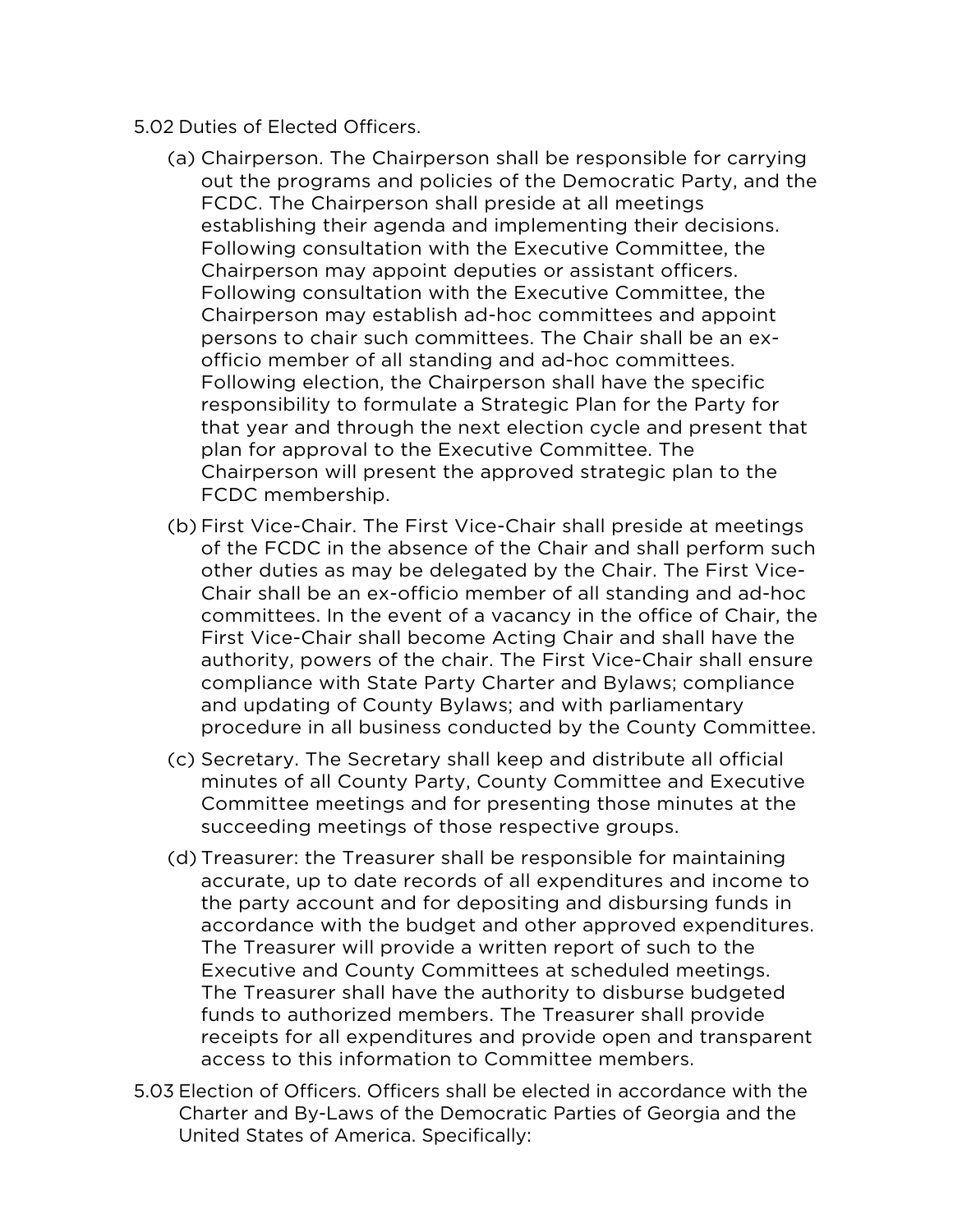- (a) The Committee shall elect officers no later than December 31 of even numbered years, to take office January 1of the following year, or immediately following election, whichever is earlier. The new Chair shall immediately upon taking office notify the State Committee Chair and appropriate Congressional District Chair of his/her election.
- (b) Election shall be by a majority of the votes cast by Members of the FCDC and shall be by open ballot.
- (c) The Chairperson shall be elected on the first ballot cast; the remaining officers shall be elected by subsequent ballot. The Chairperson and the First Vice Chairperson shall be, whenever possible, of opposite gender. The election sequence of officers shall be as follows: Chairperson, First Vice-Chairperson, Secretary, and Treasurer.
- (d) Officers shall serve for a term of two years or until their successors have been elected and qualify.
- (e) An elected officer may be removed by the FCDC for cause, with reasonable notice, and with the opportunity to be heard, by a two-thirds (2/3) vote of the FCDC, provided a quorum is present. Cause for removal may include failure to perform designated duties of office; conduct that brings discredit upon the Democratic Party; and convictions for crimes of moral turpitude.
- (f) In the event of a vacancy, FCDC shall proceed immediately with the election of a replacement at a regularly scheduled meeting of the FCDC, where nominations shall be taken from the floor. Such election may not take place any sooner than 25 days after such vacancy, resignation or removal. The person elected shall immediately take office and shall serve out the balance of the term.
- 5.04 Duties of Appointed Officers
	- (a) Field Director. The Field Director shall have overall responsibility for grassroots organizing and campaign execution within the county, according to the Strategic Plan. The Field Director shall coordinate the recruitment and training of volunteers and Precinct Captains. The Field Director will have responsibility for the overall Voter Registration and Get Out the Vote initiatives, according to the Strategic Plan.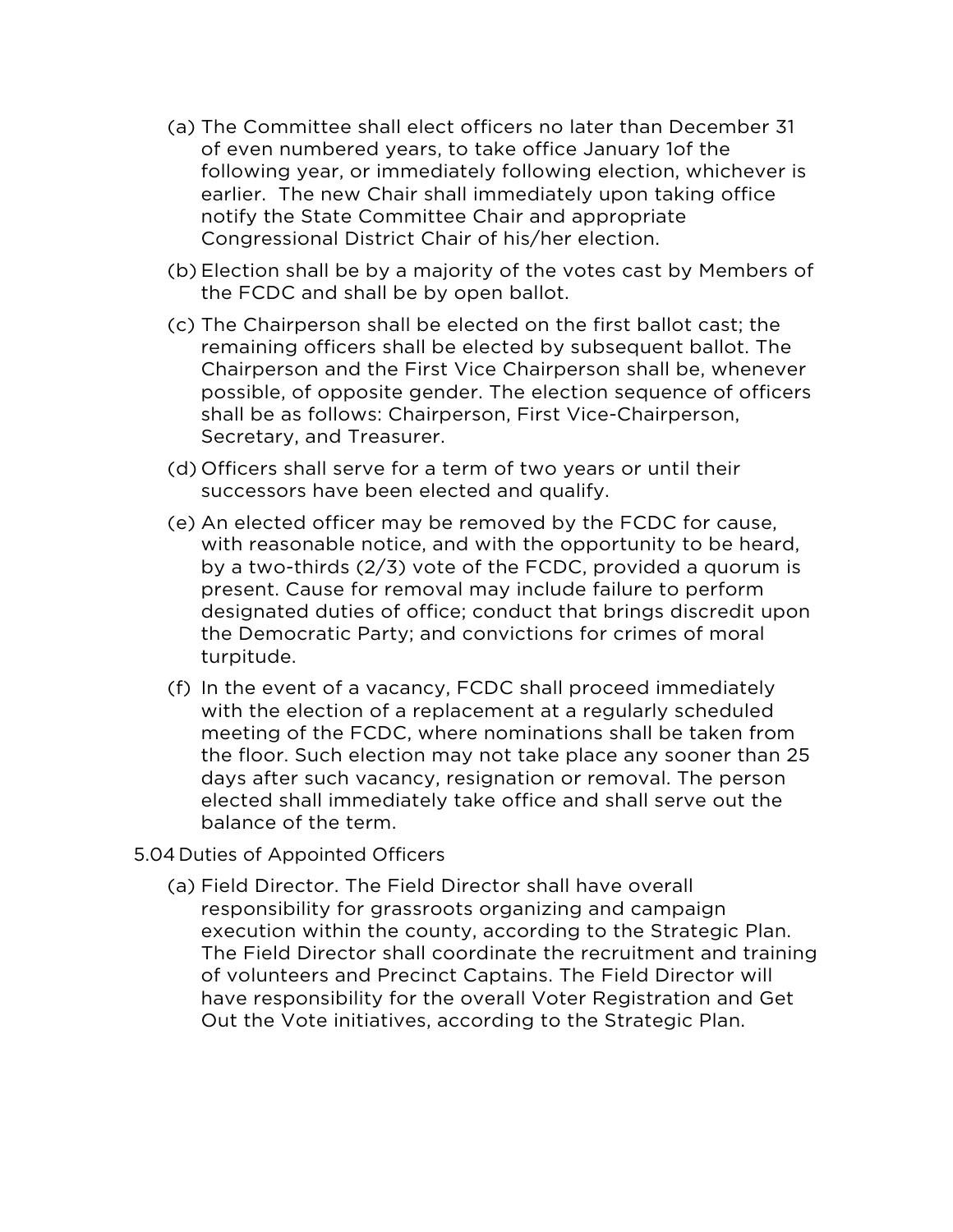- (b) Communications Director. The Communications Director shall have responsibility for the traditional and social media efforts of the FCDC including execution of email and maintenance of the website, continuing to expand the new media reach of the FCDC, maintaining the online events calendar and news, etc. The Communications Director shall chair the Communications Committee. In consultation with the Chair, the Communications Director may appoint members to the Communications Committee.
- (c) Political Activity Director. The Political Activity Director shall have responsibility for Candidate Recruitment and Training. The Political Activity Director shall be the liaison to Elected Officials and their Staff. The Political Director will plan and execute any lobbying activity. The Political Director will work with counterparts at other County Committees, the Democratic Party of Georgia, and the Democratic National Committee as necessary to coordinate events, messaging and issues.
- (d) Finance Director. The Finance Director will Chair the Finance Committee. In consultation with the Chair and the Treasurer, the Finance Director may appoint members to the Finance Committee. The Finance Committee shall plan and execute fundraising activities to assure the Party has the resources to meet its Strategic Plan.
- (e) Membership Director. The Membership Director shall have overall responsibility for all Membership activities. Duties of the Membership Director include keeping membership rosters and contact information up to date including Regular Members and Voting Members, maintaining contact with all members, welcoming new members, and building the membership of the Party. The Membership Director shall Chair the Membership Committee. In consultation with the Chair, the Membership Director may appoint members to the Membership Committee.
- 5.05 Appointment of Officers.
	- (a) Application Process. In the first business meeting following election of a new Chair, the Chair will announce and distribute for review the application process for appointed positions. The application deadline must be at least 7 days after the announcement of the process. The Chair will make appointments from the applications received.
	- (b) Eligibility for Appointed Positions. All appointees for Executive Committee members must be Democrats residing in Fayette County. Priority consideration will be given to Committee Members, and then to Regular Members.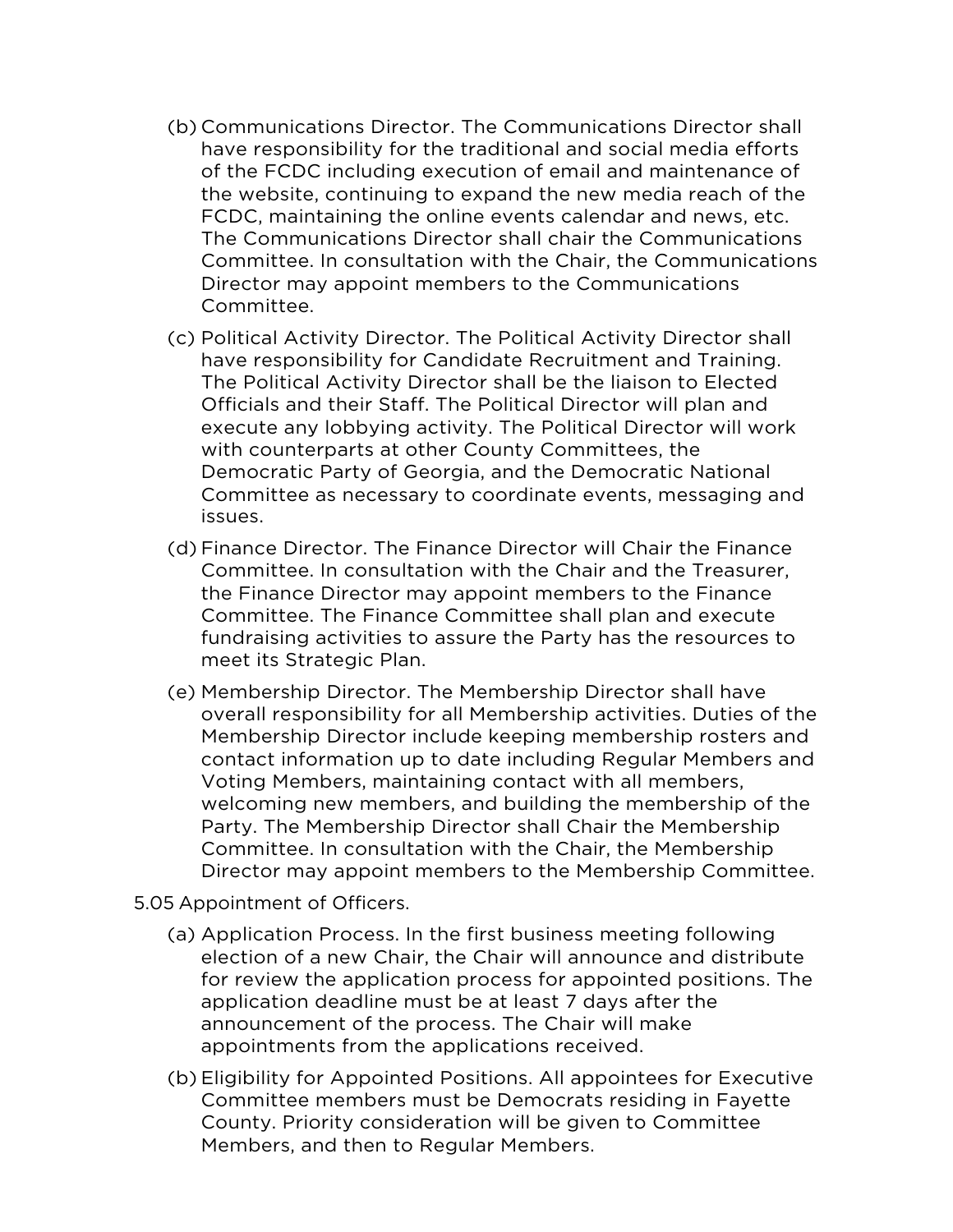- (c) The elected officers must approve appointments by a majority vote.
- (d) Removal Process for Appointed Positions. The Chair may initiate removal of any appointed officer for any reason. The removal process is the same as the approval process. Appointed Officers may also resign in writing via mail or email to the Chair.
- (e) Terms of Appointed Positions. Appointments Expire with the Terms of Office of the Appointing Officer.
- 5.06 The Executive Committee shall be responsible for the conduct of the affairs of FCDC in accordance with the policies of the Democratic Party of Georgia and DNC. The Executive Committee shall establish its own rules and, when convened by the Chairperson, may act in meeting, by telephone, or by written note, including email and facsimile.

#### Article 6: STATE COMMITTEE MEMBERSHIP

- 6.01 Regular members of the State Committee shall be elected by County Committee members according to rules set by the State Party and the County Committee. The number of members to be elected to the State Committee is according to population and based upon a formula that is determined by the State Party.
- 6.02 A person does not have to be a member of the County Committee to be elected to the State Committee.

#### Article 7: COMMITTEE FUNCTIONS, RECORDS AND CERTIFICATION

- 7.01 The Committee shall maintain records of all financial transactions and a list of all unpaid obligations. Reports of financial status will be made at each County Committee meeting. An annual report will be submitted to the State Democratic Party and the State Ethics Commission when required.
- 7.02 Three copies of the Bylaws and Officer's names will be delivered to the County Clerk for stamp. One copy will remain with the Clerk; one copy will remain with the County Party; one copy will be filed with the State Party. An electronic copy featuring the stamp of the county Board of Elections will be forwarded to the Congressional District Chair.

#### Article 8: PARTICIPATION

- 8.01 The Fayette County Democratic Party shall be open to all who desire to support the Democratic Party and who wish to be known as Democrats.
- 8.02 Discrimination in the conduct of the Democratic Party affairs on the basis of sex, race, age (if of voting age), color, creed, national origin,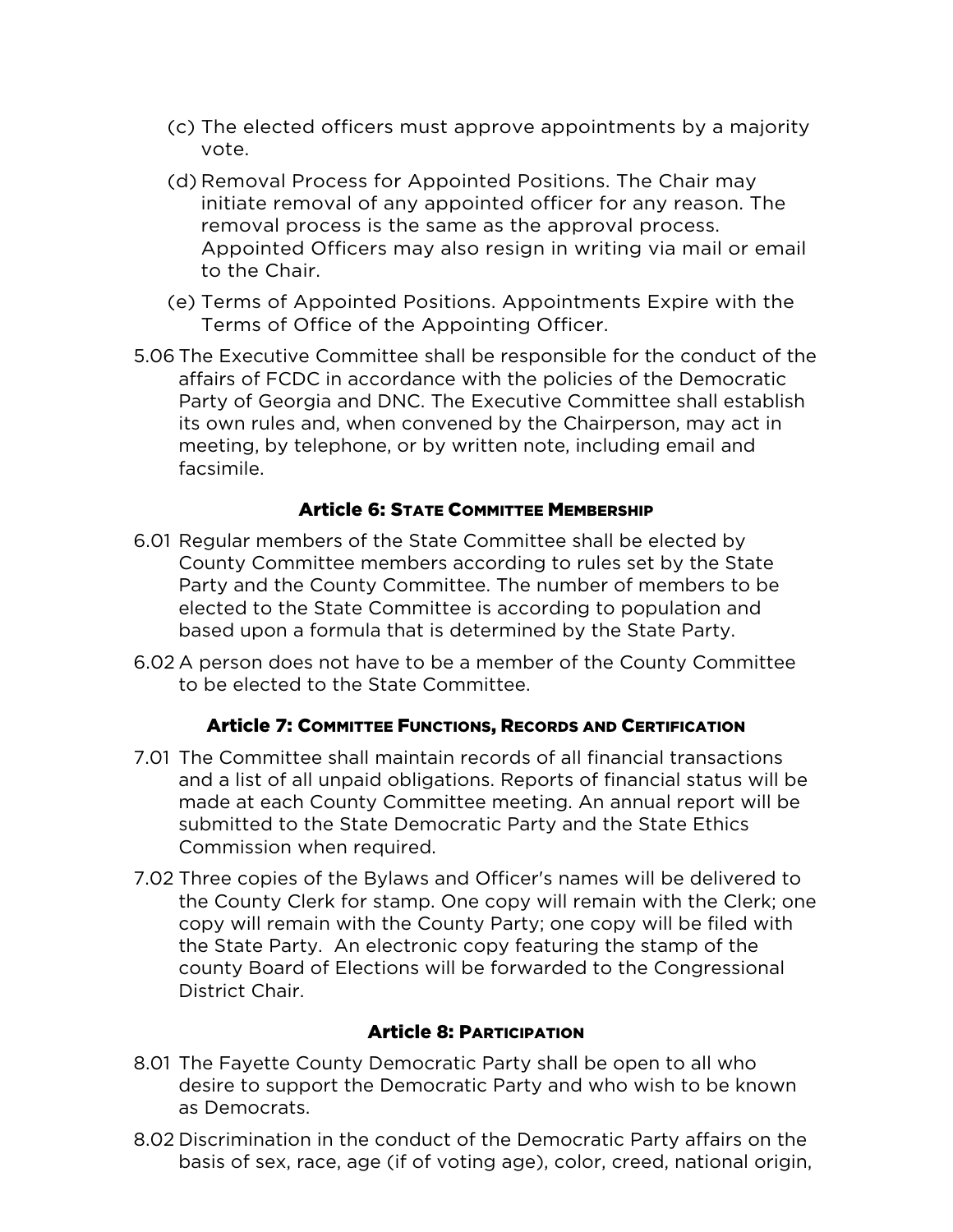religion, economic status, sexual orientation, ethnic identity or physical disability is prohibited, to the end that the Democratic Party at all levels is to be an open party.

- 8.03 To encourage full participation by all Democrats, with particular concern for minority groups, the FCDC shall adopt and implement an affirmative action program which provides for representation as nearly as practicable of such minority groups, as indicated by their presence in the Democratic electorate.
- 8.04This goal shall not be accomplished either directly or indirectly by the imposition of mandatory quotas; however, representation as nearly as practicable of minority groups, as indicated by their presence in the Democratic electorate, as provided in this Article, shall not be deemed a quota.
- 8.05 The FCDC shall provide for an Affirmative Action Subcommittee.

#### Article 9: CANDIDATE ENDORSEMENT

- 9.01 The Committee, and affiliates, are prohibited from supporting a Democratic candidate who has opposition during a primary or Democratic opposition during a special election.
- 9.02 No Committee member shall use his or her office to support (1) any Democratic candidate in a contested Democratic primary election or (2) any candidate who has Democratic opposition in a special election.
- 9.03 No Committee member shall publicly support another candidate other than the Democratic nominee in a General Election.
- 9.04The endorsement of, support of or contribution to a candidate of another party or to an opponent of the Democratic nominee may result in the expulsion of such person from the Committee.
- 9.05 Any contributions by the Committee to a candidate for public office shall be accompanied by a cover letter which shall state in substance, "This contribution is made on the express condition that, after election, you remain a member of the Democratic Party. Your acceptance and/or use of this contribution is your personal acknowledgement and contract that should you win election yet at any time prior to the end of your term change parties or leave the Democratic Party, you will repay these amounts and any costs, including attorney's fees, associated with seeking such repayment."
- 9.06The Committee may recognize and allow affiliation of such county organizations as it deems appropriate.

### Article 10: AMENDMENTS

10.01These Bylaws may be amended at any Committee meeting by a 2/3 vote of a quorum of 40% of County Committee Members, provided